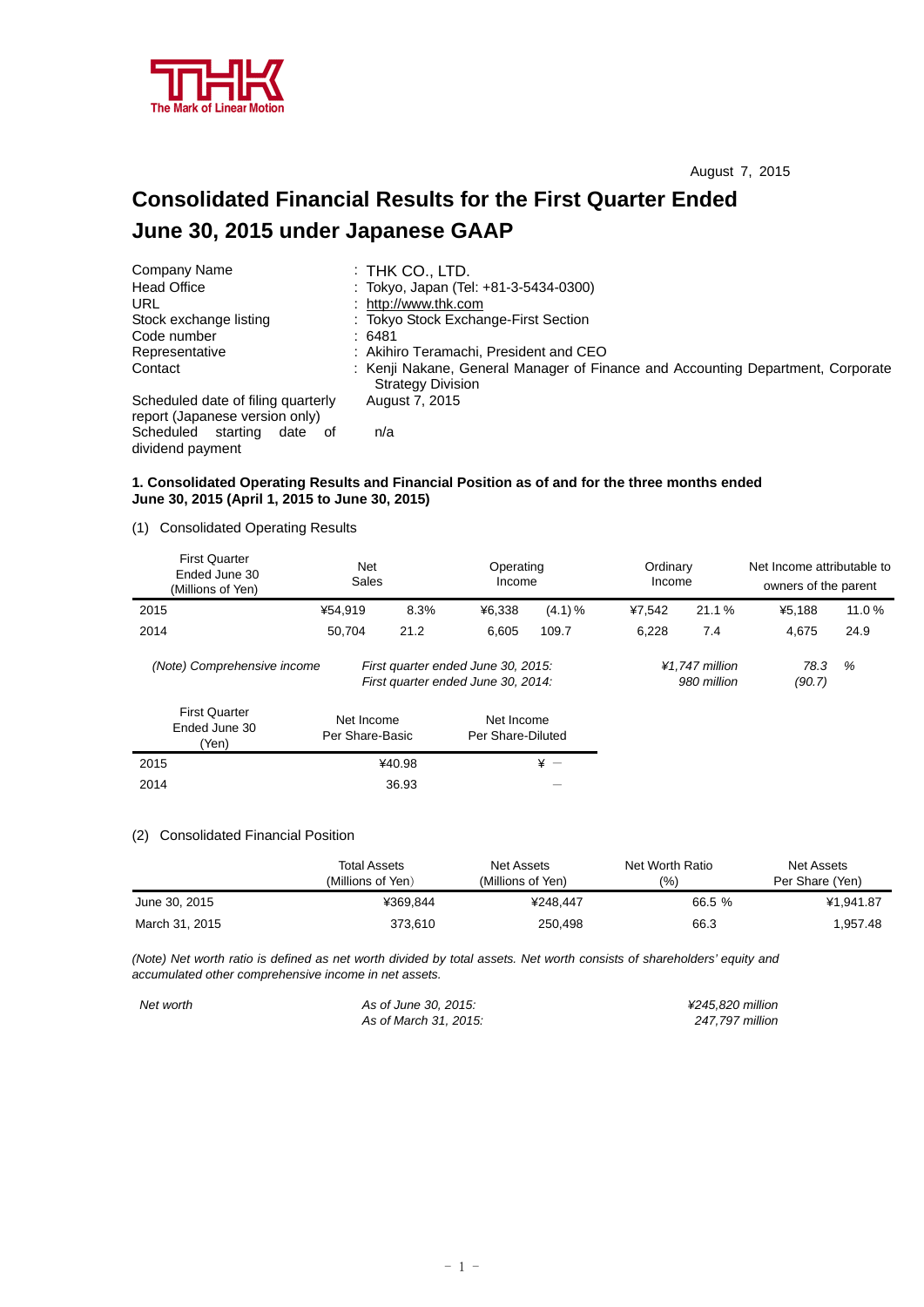# **2. Dividends**

|                                | Dividend Per Share (Yen)                     |                                                    |                                                  |          |        |  |  |
|--------------------------------|----------------------------------------------|----------------------------------------------------|--------------------------------------------------|----------|--------|--|--|
| For the year ended<br>March 31 | <b>First Quarter</b><br>End as of<br>June 30 | <b>Second Quarter</b><br>End as of<br>September 30 | <b>Third Quarter</b><br>End as of<br>December 31 | Year end | Total  |  |  |
| 2015 (Actual)                  | ¥ —                                          | ¥20.00                                             | ¥ —                                              | ¥30.00   | ¥50.00 |  |  |
| 2016 (Actual)                  |                                              | n/a                                                | n/a                                              | n/a      | n/a    |  |  |
| 2016 (Projected)               | n/a                                          | 28.00                                              |                                                  | 28.00    | 56.00  |  |  |

*(Note) Change in dividend projection: none* 

### **3. Forecasts for the year ending March 31, 2016 (April 1, 2015 to March 31, 2016)**

|                               | <b>Net</b><br>Sales<br>(Millions of Yen) | Operating<br>Income<br>(Millions of Yen) | Ordinary<br>Income<br>(Millions of Yen) | Net Income<br>attributable to<br>owners of the<br>parent<br>(Millions of Yen) | Net Income<br>per Share<br>(Yen) |
|-------------------------------|------------------------------------------|------------------------------------------|-----------------------------------------|-------------------------------------------------------------------------------|----------------------------------|
| Six months ending             |                                          |                                          |                                         |                                                                               |                                  |
| September 30, 2015            |                                          |                                          |                                         |                                                                               |                                  |
| (amount)                      | ¥117.000                                 | ¥15.200                                  | ¥16.000                                 | ¥10.800                                                                       | ¥85.31                           |
| (percentage)                  | 10.2%                                    | 6.3%                                     | 3.4%                                    | (0.8)%                                                                        | n/a                              |
| Year ending March 31,<br>2016 |                                          |                                          |                                         |                                                                               |                                  |
| (amount)                      | ¥240.000                                 | ¥32.000                                  | ¥34.100                                 | ¥23.100                                                                       | ¥182.48                          |
| (percentage)                  | 10.3%                                    | 12.7%                                    | 0.2%                                    | 1.7%                                                                          | n/a                              |

*(Note 1) Change in forecasts: none*―*THK announced that the linkage and suspension business of TRW Automotive Inc. in Europe and North America will be transferred to THK. The impact of the business transfer will be announced as soon as it is determined.* 

*(Note 2) The above forecasts are based upon the information currently available at the time of the announcement of this report. Actual performance may differ from the estimates due to various unforeseen factors.*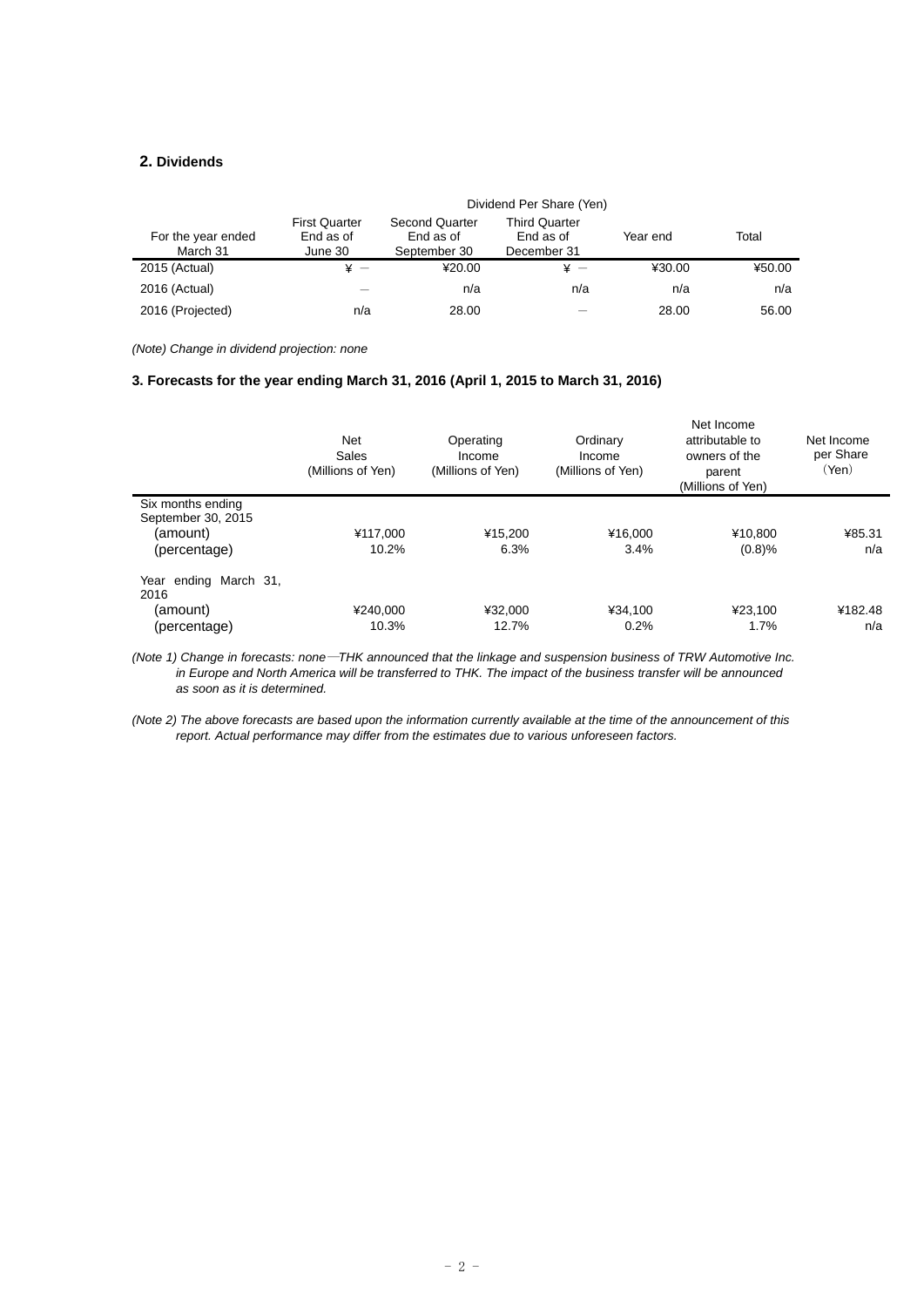## **4**.**Other Financial Information**

- (1) Significant change in scope of consolidation: None
- (2) Simplified or particular accounting treatment for quarterly financial statements:

# *(Income taxes)*

Certain consolidated subsidiaries determine their income tax expenses by multiplying net income for the quarter period by the estimated effective tax rate applicable to the fiscal year.

(3) Changes in accounting policy and estimates, and restatement due to:

| a.<br>b. | Changes in accounting standard<br>Other changes |                                                                                                                                      |                                                 |
|----------|-------------------------------------------------|--------------------------------------------------------------------------------------------------------------------------------------|-------------------------------------------------|
| (4)      |                                                 |                                                                                                                                      |                                                 |
| a.       |                                                 |                                                                                                                                      | (shares)                                        |
|          | stock, as of:                                   | June 30, 2015                                                                                                                        | 133,856,903                                     |
|          |                                                 | March 31, 2015                                                                                                                       | 133,856,903                                     |
| b.       |                                                 | June 30, 2015                                                                                                                        | 7,267,146                                       |
|          |                                                 | March 31, 2015                                                                                                                       | 7,266,746                                       |
| c.       |                                                 |                                                                                                                                      |                                                 |
|          | months ended:                                   | June 30, 2015                                                                                                                        | 126,589,943                                     |
|          |                                                 | June 30, 2014                                                                                                                        | 126.593.386                                     |
|          |                                                 | Number of shares<br>Common stock issued, including treasury<br>Treasury stock as of:<br>Average number of common stock for the three | Please refer to "5. Accounting Changes"<br>None |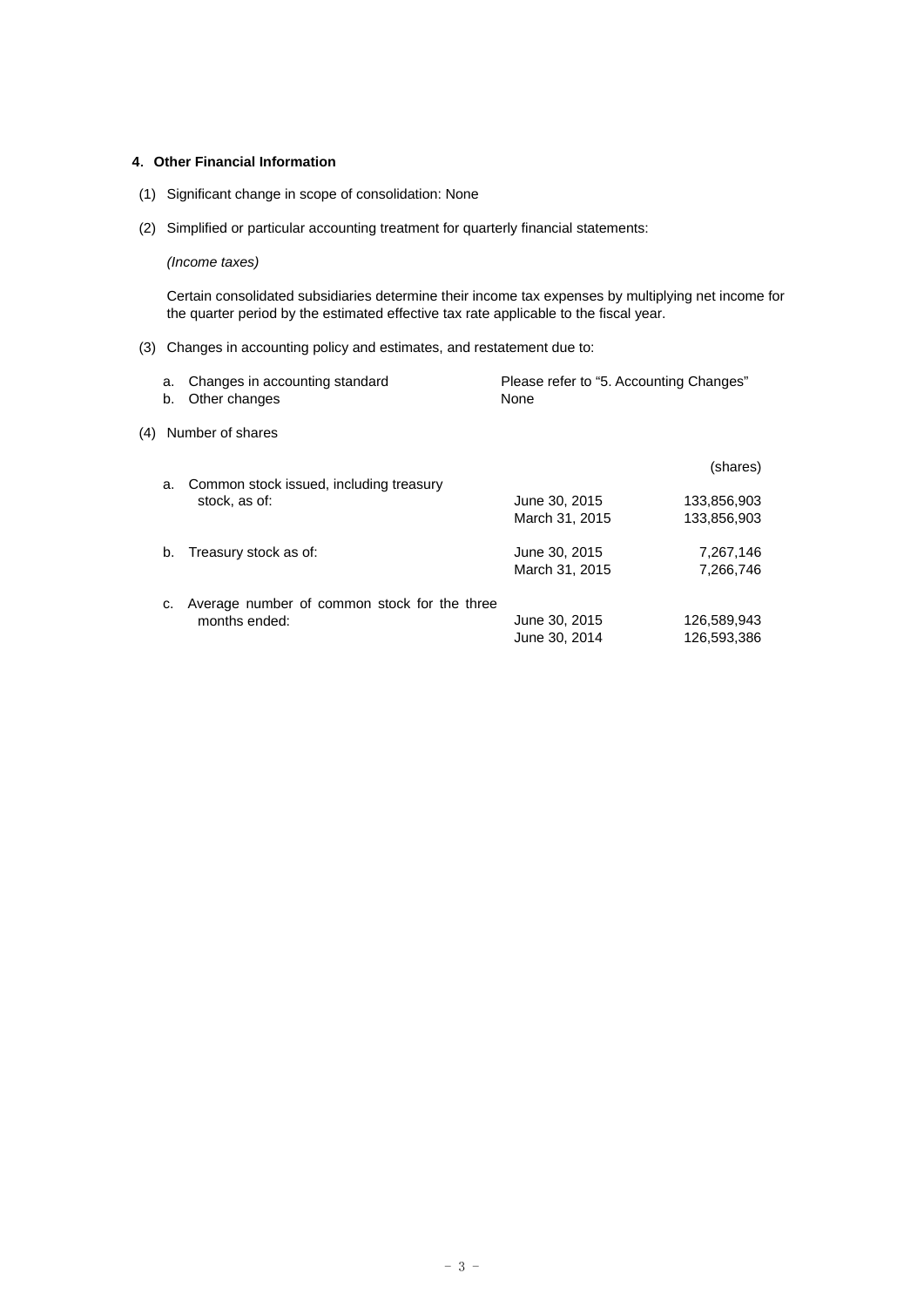#### **5**.**Accounting Changes**

Effective April 1, 2015, THK applied "Revised Accounting Standard for Business combinations" (Statement No. 21, issued by Accounting Standards Board of Japan (ASBJ) on September 13, 2013), "Revised Accounting Standard for Consolidated Financial Statements" (Statement No. 22, issued by ASBJ on September 13, 2013) and "Revised Accounting Standard for Business Divestitures" (Statement No. 7, issued by ASBJ on September 13, 2013). In applying the new standards, THK recognized the difference associated with changes in equity in subsidiaries remaining under the control of THK as additional paid-in capital, and changed the accounting treatment of acquisition-related costs to the method under which such costs are recorded as expenses for the fiscal year they are incurred. For business combinations implemented on or after the beginning of the three months ended June 30, 2015, the accounting method has been changed to reflect the adjustments to the allocated amount of acquisition costs on the finalization of provisional accounting treatment in the consolidated financial statements for the quarter period containing the date of the business combinations. In addition, the Company changed the presentation manner of net income and other items. In the new presentation manner, minority interests are presented as non-controlling interests. To reflect these changes, certain reclassifications have been made to the consolidated financial statements for the three months ended June 30, 2014 and for the year ended March 31, 2014.

The Company applied the new standards prospectively from the beginning of the three months period ended June 30, 2015 in accordance with the transitional treatments as prescribed in article 58-2 (4) of Revised Accounting Standard for Business combinations, article 44-5 (4) of Revised Accounting Standard for Consolidated Financial Statements, and article 57-4 (4) of Revised Accounting Standard for Business Divestitures.

As a result, the effect of applying the new standard was to decrease operating income, ordinary income and income before income taxes for the three months ended June 30, 2015 by ¥496 million, respectively.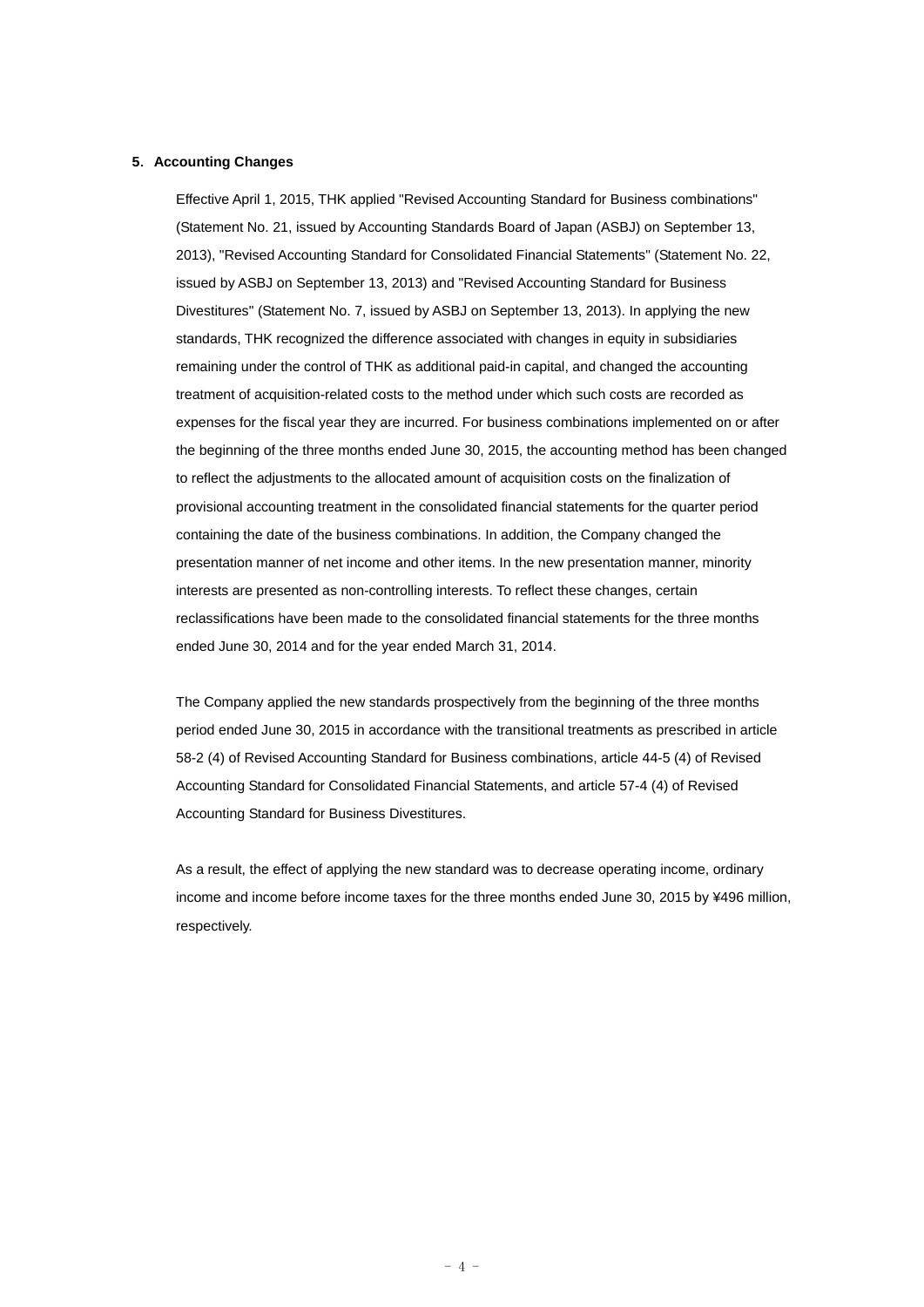# **Management's Discussion and Analysis**

**1. Operating results (From April 1, 2015 to June 30, 2015)** 

During the first quarter of this fiscal year, the economic growth in emerging countries such as China slowed down as compared to the former uptick; however, the world economy continued the modest recovery trend which was mainly led by the United States of America and other developed countries. In Japan, there were some weaknesses particularly in exports; however, capital investments were robust.

The THK Group has identified "Full-Scale Globalization" and the "Development of New Business Areas" as cornerstones of its growth strategy to actualize the latent demand for its products such as LM Guide. As to Full-Scale Globalization, while the markets in emerging countries such as China are growing by dint of the factory automation progress brought by the shortage in labor and the hike in personnel expenses, which is also spreading to developed-country users, the THK Group endeavors to expand its global sales network. Regarding Development of New Business Areas, while the THK Group's products are getting widely adopted in new business fields such as medical equipment, aircraft, robot, and renewable energy, the THK Group is working on expanding sales of not only existing products but also new developed products. Moreover, THK announced that THK will acquire the linkage and suspension business of TRW Automotive Inc. in Europe and North America through a business transfer in order to further expand its transportation equipment business. The impact of the business transfer will be announced as soon as it is determined.

In the first quarter, while demand in the machine tool industry and the electronics industry is increasing, the THK Group operated proactively to expand its sales with its strengthened operating structure. As a result, the THK Group successfully increased its sales by capturing such demand. Along with the favorable effect of the weaker yen as compared to the level a year earlier, net sales for the quarter amounted to ¥54,919 million, up ¥4,214 million, or 8.3%, compared to the figure a year earlier.

On the cost front, the THK Group has implemented various activities to streamline fixed costs and lower the variable cost ratio. As a result, the cost of sales to sales ratio improved by 0.1% from a year earlier to 68.6%.

As to selling, general and administrative expenses, the THK Group made endeavors to contain costs and improve operating efficiency while sales were increasing. However, ratio to net sales worsened by 1.6% from a year earlier to 19.8% due to the related costs of the aforementioned business transfer.

As a result, operating income decreased from a year earlier by ¥267 million, or 4.1%, to ¥6,338 million. Ratio to net sales dropped by 1.5% to 11.5%.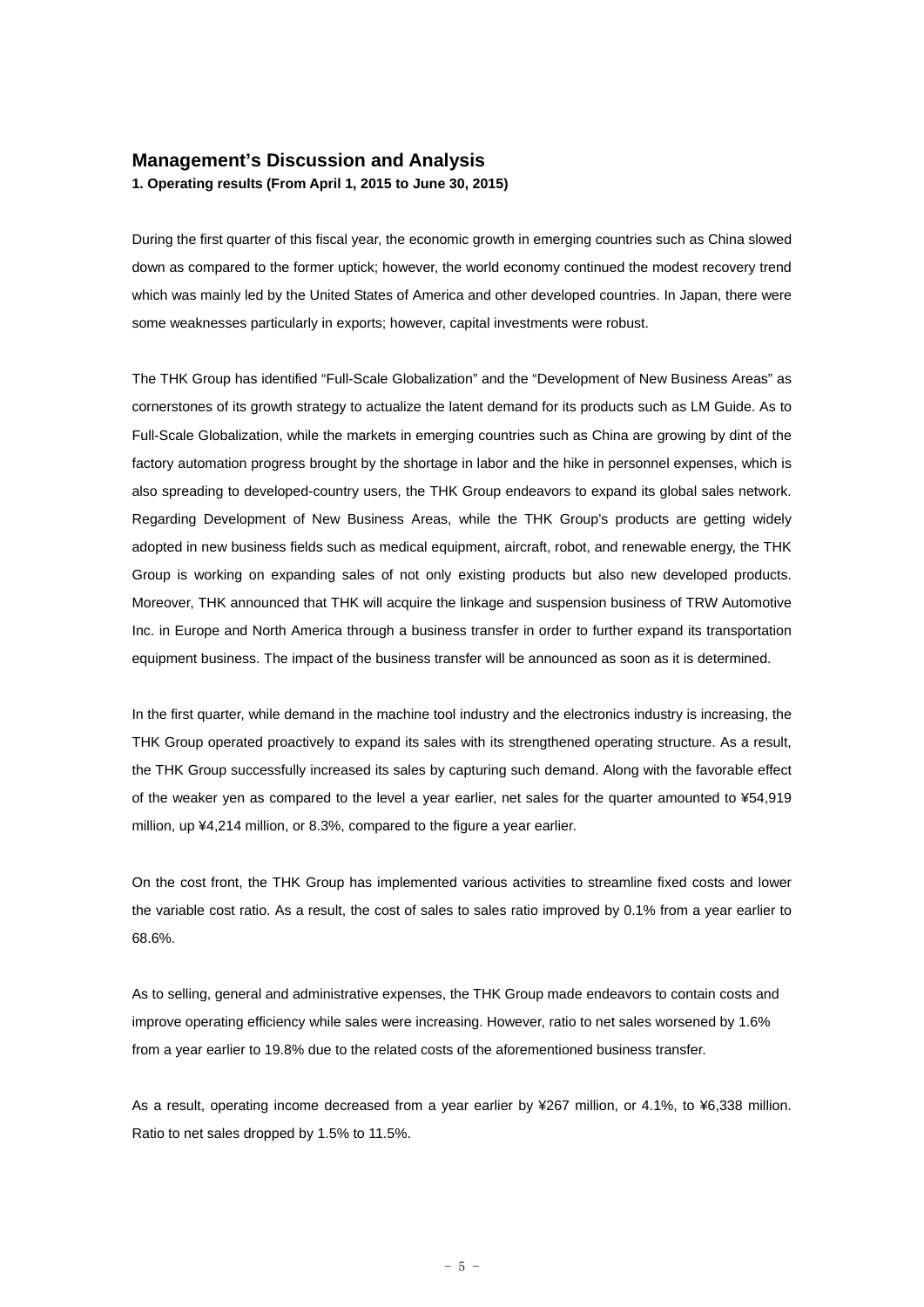Total non-operating income was ¥1,427 million. Major components of non-operating income were ¥829 million of foreign exchange gain and ¥171 million of equity earnings of affiliates. Total non-operating expense was ¥223 million. The major component of non-operating expenses was ¥103 million of interest expenses. As a result, ordinary income increased from a year earlier by ¥1,314 million, or 21.1%, to ¥7,542 million. Net income attributable to owners of the parent for the first quarter also increased from a year earlier by ¥513 million, or 11.0%, to ¥5,188 million.

#### **Segment Information**

#### (Japan)

In Japan, there were some weaknesses particularly in exports; however, capital investments were robust. While demand in the machine tool industry and the electronics industry is increasing, the THK Group operated proactively and cultivated new business fields such as seismic isolation and damping systems. Consequently, the THK Group successfully increased its sales mainly to the machine tool industry, the general machine industry, and the electronics industry, resulting in net sales for the quarter amounting to ¥29,863 million, up ¥904 million, or 3.1%, compared to the figure a year earlier. Operating income (segment income) amounted to ¥5,795 million, up ¥102 million, or 1.8%, from the figure a year earlier due to various operating-improvement activities to streamline fixed costs and lower the variable cost ratio. In addition, the weaker yen during the quarter was favorable to the operating result.

#### (The Americas)

In the Americas economy, the cold weather brought temporary weaknesses; however, automobile production increased steadily. In such a situation, the production and sales sections worked in unison to expand and deepen transactions with existing customers and to cultivate new business fields such as medical equipment, aircraft, and energy-related business. Because of these endeavors, the THK Group successfully increased its sales to the general machine industry and the transportation equipment industry. Along with the favorable effect of the weaker yen as compared to the level a year earlier, net sales for the quarter amounted to ¥9,740 million, up ¥1,446 million, or 17.4%, from the figure a year earlier. Operating income (segment income) amounted to ¥428 million, up ¥24 million, or 6.1%, from the figure a year earlier.

#### (Europe)

In Europe, the signs of recovery were continuously seen. In such a situation, the production and sales sections proactively worked in unison to expand transactions with existing customers and to cultivate new business fields such as aircraft, railway vehicle-related, household goods, and space-defense business. Consequently, the THK Group successfully increased its sales, especially to the machine tool industry and the general machine industry. As a result, sales in Europe amounted to ¥5,533 million, up ¥345 million, or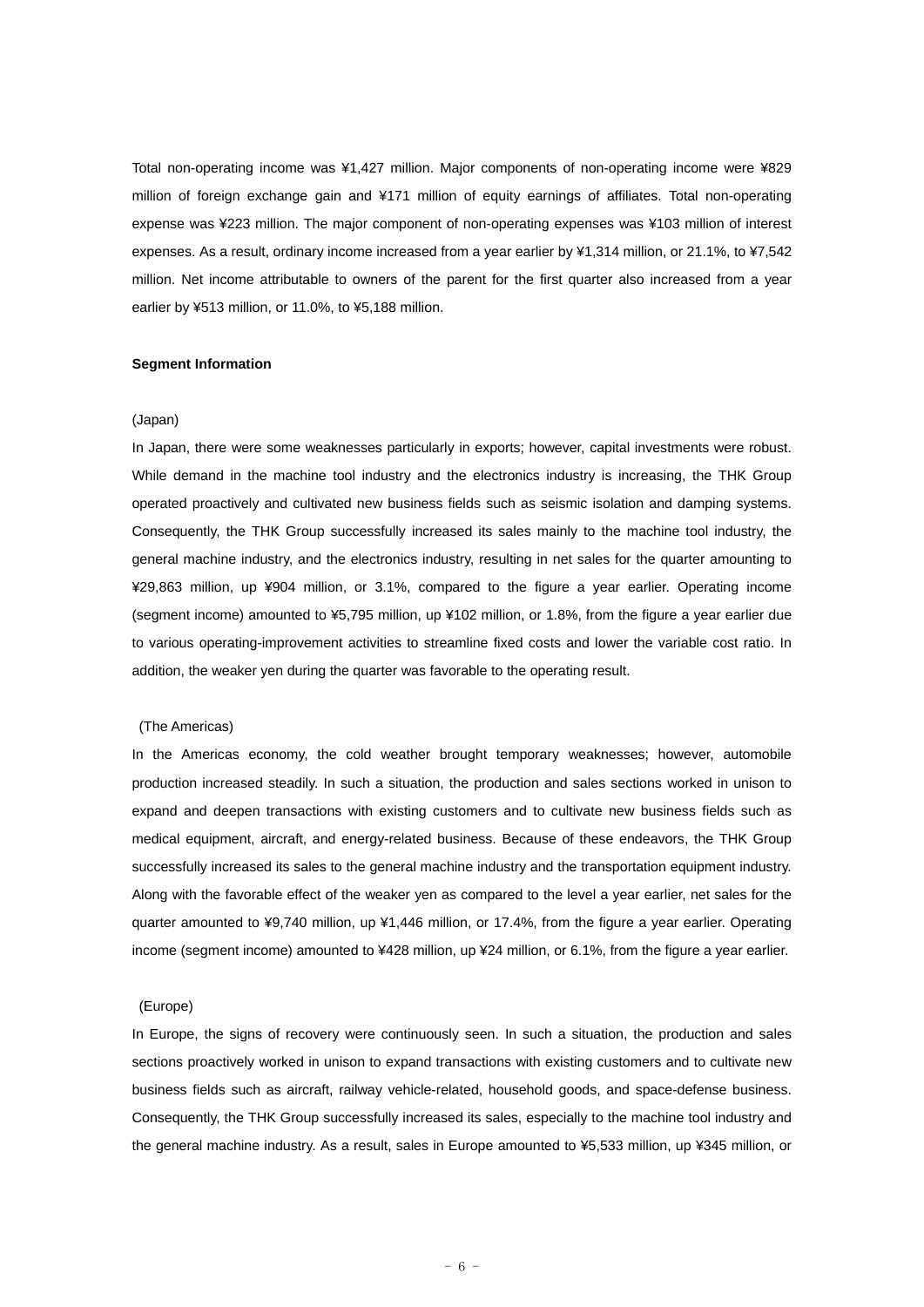6.7%, from the figure a year earlier. Operating income (segment income) dropped to ¥401 million, down ¥151 million, or 27.4%.

#### (China)

In China, automobile production was still robust; however, the economic growth slowed down as compared to the former uptick. While the THK Group's products were getting widely adopted because of the needs for high-quality products and the factory automation progress brought by the shortage in labor and the hike in personnel expenses in China, the THK Group implemented aggressive business activities with its strengthened sales channels and successfully increased its sales to various industries such as the machine tool industry, the general machine industry, and the transportation equipment industry. As a result, sales amounted to ¥6,463 million, up ¥1,043 million, or 19.3%, from the figure a year earlier. The THK Group recorded ¥171 million of operating loss (segment loss) due mainly to proactive investments for the future growth; however, the result improved by ¥47 million from the figure a year earlier.

#### (Other)

In other countries and regions, the THK Group continued to expand and deepen transactions with existing customers and to cultivate new customers while expanding its sales channels by setting up a new business hub in India and customer support centers in the ASEAN countries. Along with the favorable effect of the weaker yen as compared to the level a year earlier, net sales for the quarter amounted to ¥3,318 million, up ¥474 million, or 16.7%, from the figure a year earlier. Operating income (segment income) amounted to ¥442 million, up ¥194 million, or 78.5%, from the figure a year earlier.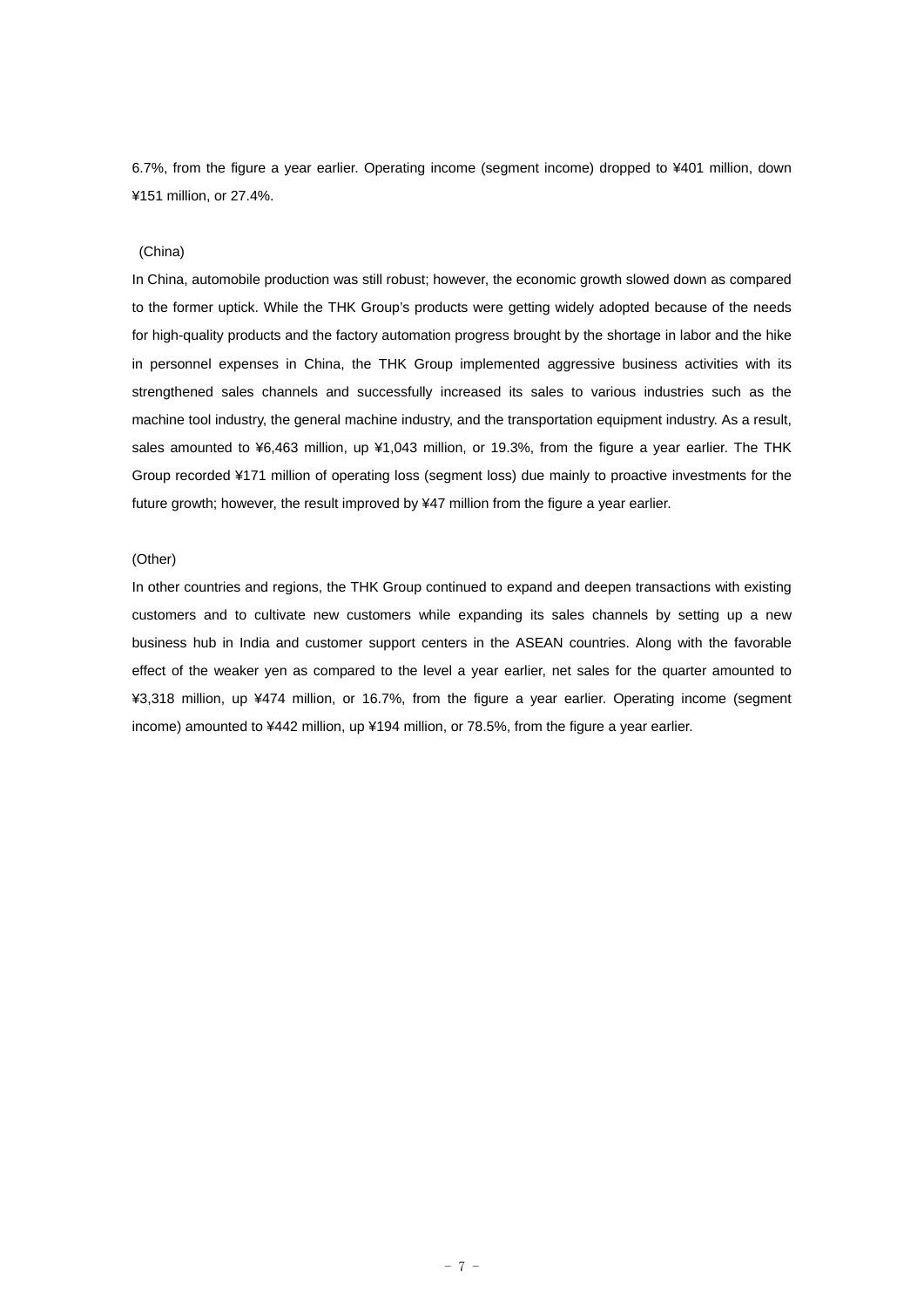#### **2. Financial position (As of June 30, 2015)**

Total assets stood at ¥369,844 million, ¥3,766 million less than the previous fiscal year-end, due mainly to a combined effect of increase in electronically recorded monetary claims by ¥641 million, increase in merchandise and finished goods by ¥2,527 million, increase in raw materials and supplies by ¥732 million, decrease in cash and cash equivalents by ¥6,607 million, decrease in buildings and structures-net by ¥827 million, and decrease in machinery and equipment-net by ¥789 million.

Total liabilities stood at ¥121,397 million, ¥1,714 million less than the previous fiscal year-end, due mainly to a combined effect of increase in electronically recorded obligations by ¥2,308 million and decrease in income taxes payable by ¥5,242 million.

Net assets stood at ¥248,447 million, ¥2,051 million less than the previous fiscal year-end, due mainly to a combined effect of increase in retained earnings by ¥1,390 million and decrease in foreign currency translation adjustments by ¥3,525 million.

### **3. Forecast for the fiscal year ending March 31, 2016**

No change from the forecasts (for the six months ending September 30, 2015 and the year ending March 31, 2016) reported in the announcement dated May 14, 2015.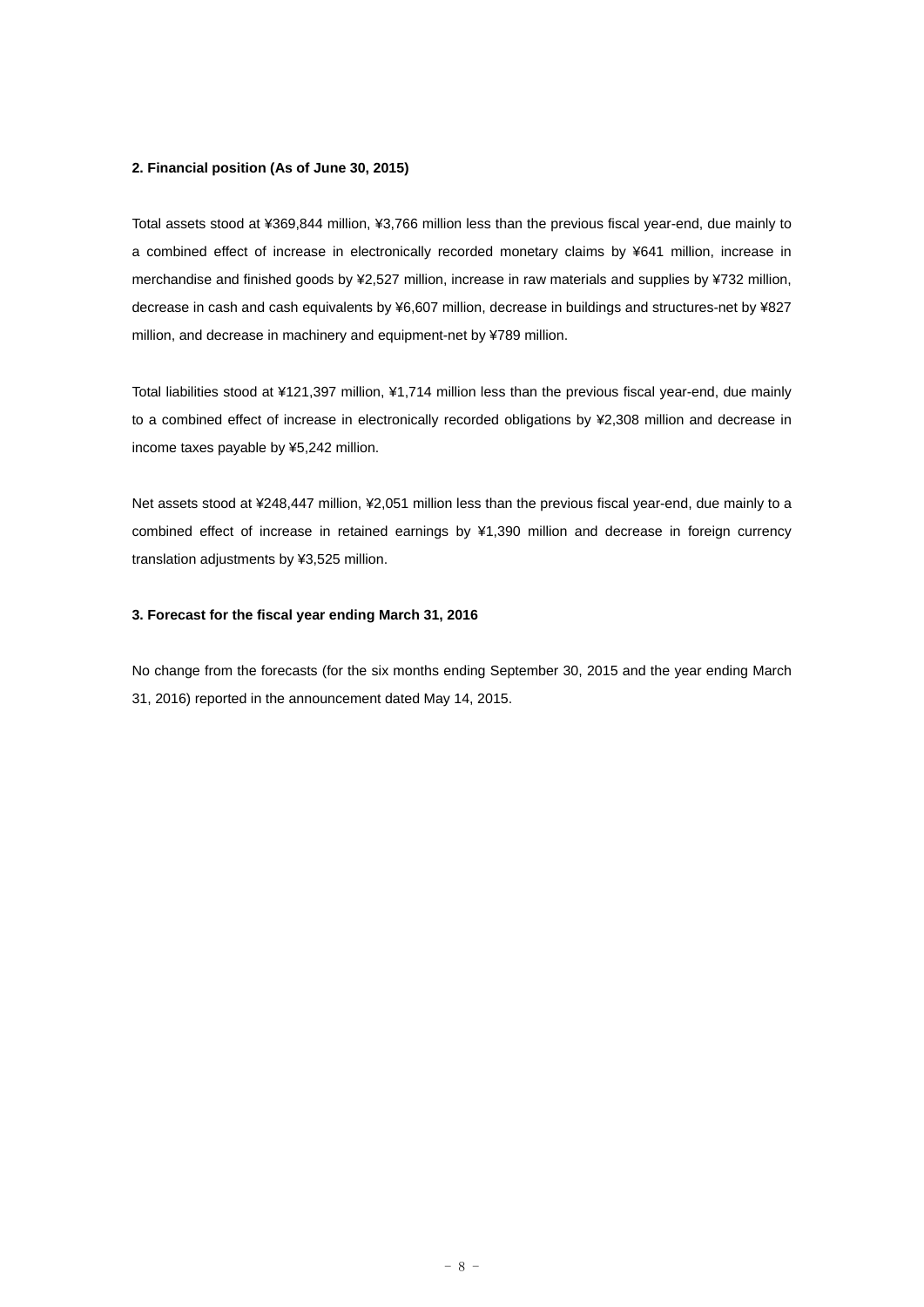# **Consolidated Financial Statements**

# Consolidated Balance Sheets

|                                          |                                                    | (Millions of Yen)                                                |
|------------------------------------------|----------------------------------------------------|------------------------------------------------------------------|
|                                          | Year End<br>-Previous Year<br>As of March 31, 2015 | <b>First Quarter End</b><br>-Current Year<br>As of June 30, 2015 |
| <b>Assets</b>                            |                                                    |                                                                  |
| <b>Current Assets:</b>                   |                                                    |                                                                  |
| Cash and bank deposits                   | ¥155,239                                           | ¥148,632                                                         |
| Accounts and notes receivable            | 58,276                                             | 58,368                                                           |
| Electronically recorded monetary claims  | 5,174                                              | 5,815                                                            |
| Merchandise and finished goods           | 13,738                                             | 16,266                                                           |
| Work in process                          | 6,184                                              | 6,630                                                            |
| Raw materials and supplies               | 13,051                                             | 13,784                                                           |
| Other current assets                     | 8,895                                              | 8,434                                                            |
| Less: Allowance for bad debts            | (145)                                              | (130)                                                            |
| <b>Total current assets</b>              | 260,414                                            | 257,801                                                          |
| <b>Fixed Assets:</b>                     |                                                    |                                                                  |
| Property, plant and equipment -net:      |                                                    |                                                                  |
| <b>Buildings and structures</b>          | 32,473                                             | 31,645                                                           |
| Machinery and equipment                  | 44,307                                             | 43,518                                                           |
| Other                                    | 20,952                                             | 21,500                                                           |
| Total property, plant and equipment -net | 97,732                                             | 96,663                                                           |
| Intangibles                              |                                                    |                                                                  |
| Goodwill                                 | 580                                                | 489                                                              |
| Other                                    | 3,821                                              | 3,819                                                            |
| Total intangibles                        | 4,401                                              | 4,308                                                            |
| Investments and Other                    |                                                    |                                                                  |
| Long-term investments in securities      | 8,096                                              | 8,256                                                            |
| Other                                    | 3,012                                              | 2,861                                                            |
| Less: Allowance for bad debts            | (47)                                               | (47)                                                             |
| Total investments and other              | 11,062                                             | 11,070                                                           |
| <b>Total fixed assets</b>                | 113,196                                            | 112,043                                                          |
| <b>Total assets</b>                      | 373,610                                            | 369.844                                                          |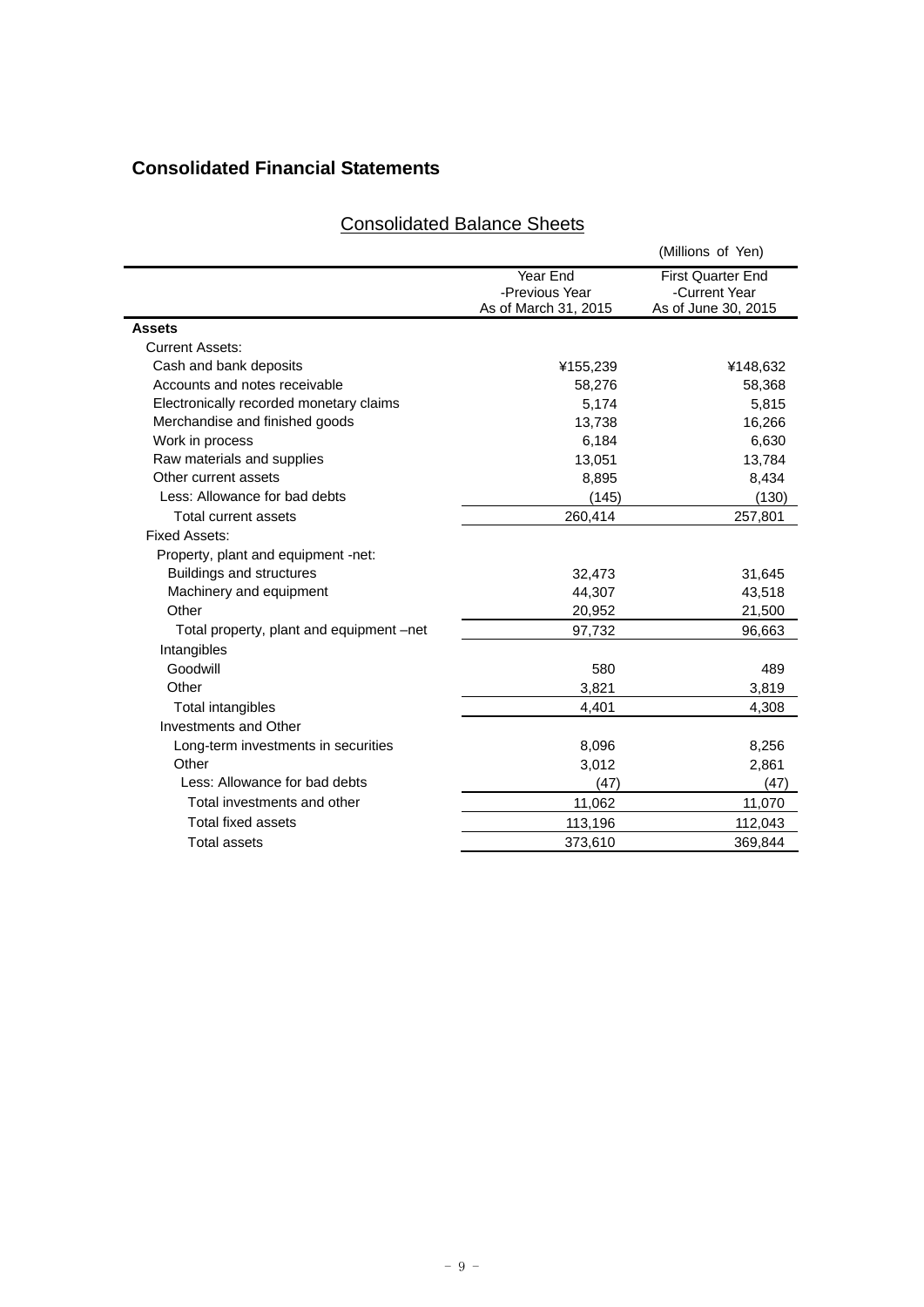| Year End<br><b>First Quarter End</b><br>-Previous Year<br>-Current Year<br>As of June 30, 2015<br>As of March 31, 2015<br><b>Liabilities</b><br><b>Current Liabilities:</b><br>Accounts and notes payable<br>¥14,298<br>¥15,339<br>Electronically recorded obligations<br>17,563<br>15,255<br>Current portion of long-term bonds<br>7,000<br>7,000<br>Income taxes payable<br>7,413<br>2,171<br>Accrued bonuses<br>3,225<br>2,881<br>Other<br>12,977<br>13,612<br>Total current liabilities<br>60,171<br>58,569<br>Long-term Liabilities:<br><b>Bonds</b><br>43,000<br>43,000<br>Long-term bank loans<br>10,000<br>10,000<br>Reserve for retirement benefits for directors<br>and corporate auditors<br>110<br>114<br>Reserve for product warranty<br>156<br>143<br>Net defined benefit liability<br>4,964<br>4,937<br>Other<br>4,708<br>4,631 |                             |        | (Millions of Yen) |
|------------------------------------------------------------------------------------------------------------------------------------------------------------------------------------------------------------------------------------------------------------------------------------------------------------------------------------------------------------------------------------------------------------------------------------------------------------------------------------------------------------------------------------------------------------------------------------------------------------------------------------------------------------------------------------------------------------------------------------------------------------------------------------------------------------------------------------------------|-----------------------------|--------|-------------------|
|                                                                                                                                                                                                                                                                                                                                                                                                                                                                                                                                                                                                                                                                                                                                                                                                                                                |                             |        |                   |
|                                                                                                                                                                                                                                                                                                                                                                                                                                                                                                                                                                                                                                                                                                                                                                                                                                                |                             |        |                   |
|                                                                                                                                                                                                                                                                                                                                                                                                                                                                                                                                                                                                                                                                                                                                                                                                                                                |                             |        |                   |
|                                                                                                                                                                                                                                                                                                                                                                                                                                                                                                                                                                                                                                                                                                                                                                                                                                                |                             |        |                   |
|                                                                                                                                                                                                                                                                                                                                                                                                                                                                                                                                                                                                                                                                                                                                                                                                                                                |                             |        |                   |
|                                                                                                                                                                                                                                                                                                                                                                                                                                                                                                                                                                                                                                                                                                                                                                                                                                                |                             |        |                   |
|                                                                                                                                                                                                                                                                                                                                                                                                                                                                                                                                                                                                                                                                                                                                                                                                                                                |                             |        |                   |
|                                                                                                                                                                                                                                                                                                                                                                                                                                                                                                                                                                                                                                                                                                                                                                                                                                                |                             |        |                   |
|                                                                                                                                                                                                                                                                                                                                                                                                                                                                                                                                                                                                                                                                                                                                                                                                                                                |                             |        |                   |
|                                                                                                                                                                                                                                                                                                                                                                                                                                                                                                                                                                                                                                                                                                                                                                                                                                                |                             |        |                   |
|                                                                                                                                                                                                                                                                                                                                                                                                                                                                                                                                                                                                                                                                                                                                                                                                                                                |                             |        |                   |
|                                                                                                                                                                                                                                                                                                                                                                                                                                                                                                                                                                                                                                                                                                                                                                                                                                                |                             |        |                   |
|                                                                                                                                                                                                                                                                                                                                                                                                                                                                                                                                                                                                                                                                                                                                                                                                                                                |                             |        |                   |
|                                                                                                                                                                                                                                                                                                                                                                                                                                                                                                                                                                                                                                                                                                                                                                                                                                                |                             |        |                   |
|                                                                                                                                                                                                                                                                                                                                                                                                                                                                                                                                                                                                                                                                                                                                                                                                                                                |                             |        |                   |
|                                                                                                                                                                                                                                                                                                                                                                                                                                                                                                                                                                                                                                                                                                                                                                                                                                                |                             |        |                   |
|                                                                                                                                                                                                                                                                                                                                                                                                                                                                                                                                                                                                                                                                                                                                                                                                                                                |                             |        |                   |
|                                                                                                                                                                                                                                                                                                                                                                                                                                                                                                                                                                                                                                                                                                                                                                                                                                                |                             |        |                   |
|                                                                                                                                                                                                                                                                                                                                                                                                                                                                                                                                                                                                                                                                                                                                                                                                                                                |                             |        |                   |
|                                                                                                                                                                                                                                                                                                                                                                                                                                                                                                                                                                                                                                                                                                                                                                                                                                                | Total long-term liabilities | 62,940 | 62,828            |
| <b>Total liabilities</b><br>123,112<br>121,397                                                                                                                                                                                                                                                                                                                                                                                                                                                                                                                                                                                                                                                                                                                                                                                                 |                             |        |                   |
| <b>Net Assets</b>                                                                                                                                                                                                                                                                                                                                                                                                                                                                                                                                                                                                                                                                                                                                                                                                                              |                             |        |                   |
| Shareholders' equity:                                                                                                                                                                                                                                                                                                                                                                                                                                                                                                                                                                                                                                                                                                                                                                                                                          |                             |        |                   |
| Common stock<br>34,606<br>34,606                                                                                                                                                                                                                                                                                                                                                                                                                                                                                                                                                                                                                                                                                                                                                                                                               |                             |        |                   |
| Additional paid-in capital<br>44,584<br>44,584                                                                                                                                                                                                                                                                                                                                                                                                                                                                                                                                                                                                                                                                                                                                                                                                 |                             |        |                   |
| Retained earnings<br>158,463<br>159,854                                                                                                                                                                                                                                                                                                                                                                                                                                                                                                                                                                                                                                                                                                                                                                                                        |                             |        |                   |
| Treasury stock<br>(13, 943)<br>(13, 945)                                                                                                                                                                                                                                                                                                                                                                                                                                                                                                                                                                                                                                                                                                                                                                                                       |                             |        |                   |
| Total shareholders' equity<br>223,711<br>225,100                                                                                                                                                                                                                                                                                                                                                                                                                                                                                                                                                                                                                                                                                                                                                                                               |                             |        |                   |
| Accumulated other comprehensive income:                                                                                                                                                                                                                                                                                                                                                                                                                                                                                                                                                                                                                                                                                                                                                                                                        |                             |        |                   |
| Net unrealized gain on available-for-sale                                                                                                                                                                                                                                                                                                                                                                                                                                                                                                                                                                                                                                                                                                                                                                                                      |                             |        |                   |
| securities<br>1,312<br>1,484                                                                                                                                                                                                                                                                                                                                                                                                                                                                                                                                                                                                                                                                                                                                                                                                                   |                             |        |                   |
| Foreign currency translation adjustments<br>19,414<br>22,940                                                                                                                                                                                                                                                                                                                                                                                                                                                                                                                                                                                                                                                                                                                                                                                   |                             |        |                   |
| Remeasurements of defined benefit plans<br>(166)<br>(178)                                                                                                                                                                                                                                                                                                                                                                                                                                                                                                                                                                                                                                                                                                                                                                                      |                             |        |                   |
| Total accumulated other comprehensive                                                                                                                                                                                                                                                                                                                                                                                                                                                                                                                                                                                                                                                                                                                                                                                                          |                             |        |                   |
| income<br>24,086<br>20,720                                                                                                                                                                                                                                                                                                                                                                                                                                                                                                                                                                                                                                                                                                                                                                                                                     |                             |        |                   |
| Non-controlling interests<br>2,701<br>2,626                                                                                                                                                                                                                                                                                                                                                                                                                                                                                                                                                                                                                                                                                                                                                                                                    |                             |        |                   |
| Total net assets<br>250,498<br>248,447                                                                                                                                                                                                                                                                                                                                                                                                                                                                                                                                                                                                                                                                                                                                                                                                         |                             |        |                   |
| Total liabilities and net assets<br>373,610<br>369,844                                                                                                                                                                                                                                                                                                                                                                                                                                                                                                                                                                                                                                                                                                                                                                                         |                             |        |                   |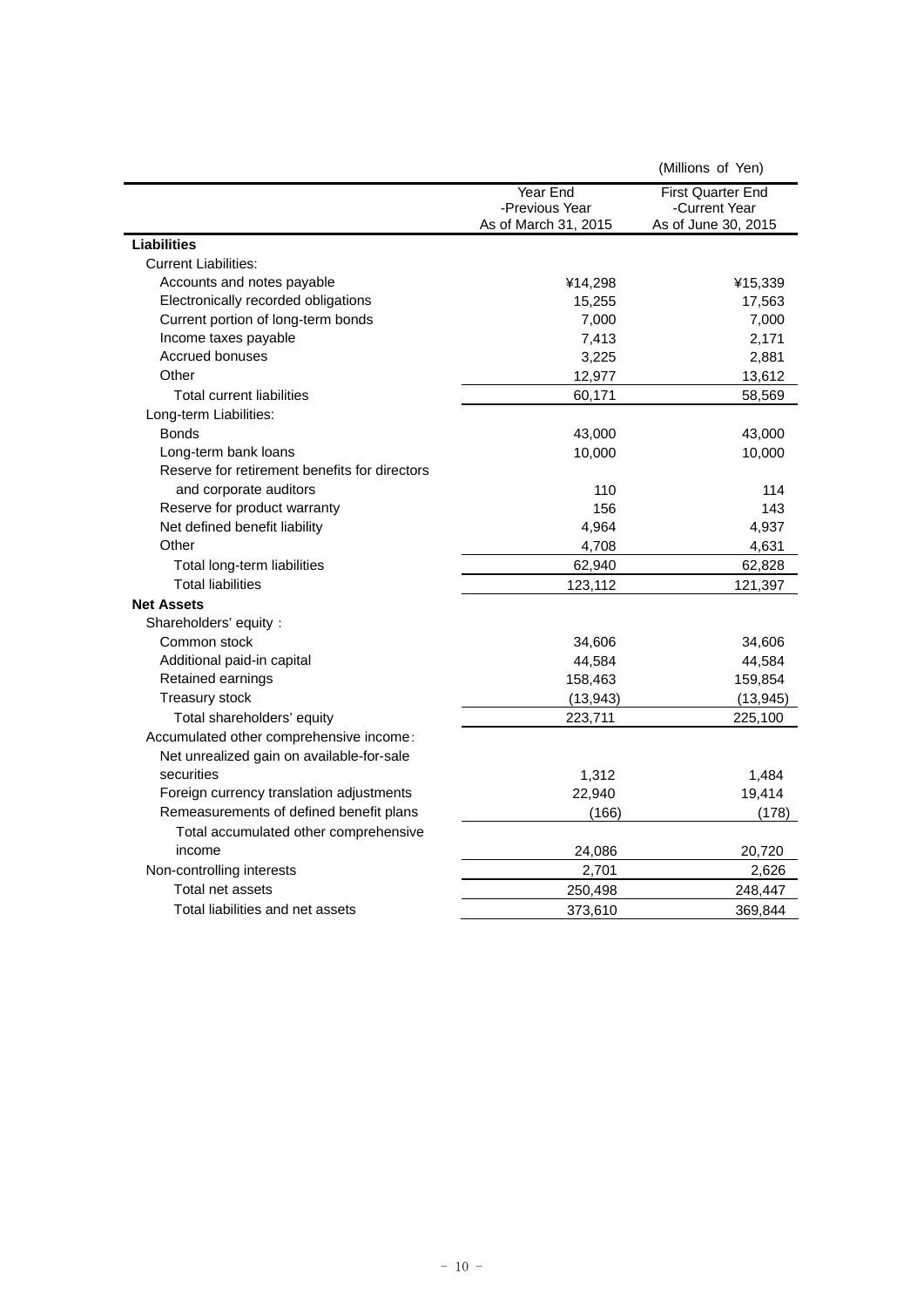# Consolidated Statements of Income

|                                                    |                                                                                         | (Millions of Yen)                                                                       |
|----------------------------------------------------|-----------------------------------------------------------------------------------------|-----------------------------------------------------------------------------------------|
|                                                    | <b>First Quarter Ended</b><br>June 30, 2014<br>(From April 1, 2014<br>to June 30, 2014) | <b>First Quarter Ended</b><br>June 30, 2015<br>(From April 1, 2015<br>to June 30, 2015) |
| Net sales                                          | ¥50,704                                                                                 | ¥54,919                                                                                 |
| Cost of sales                                      | 34,854                                                                                  | 37,691                                                                                  |
| Gross profit                                       | 15,850                                                                                  | 17,227                                                                                  |
| Selling, general and administrative expenses       | 9,244                                                                                   | 10,889                                                                                  |
| Operating income                                   | 6,605                                                                                   | 6,338                                                                                   |
| Non-operating income:                              |                                                                                         |                                                                                         |
| Interest income                                    | 113                                                                                     | 98                                                                                      |
| Equity earnings of affiliates                      | 134                                                                                     | 171                                                                                     |
| Foreign exchange gain, net                         |                                                                                         | 829                                                                                     |
| Other                                              | 291                                                                                     | 328                                                                                     |
| Total non-operating income                         | 539                                                                                     | 1,427                                                                                   |
| Non-operating expense:                             |                                                                                         |                                                                                         |
| Interest expenses                                  | 114                                                                                     | 103                                                                                     |
| Foreign exchange loss, net                         | 738                                                                                     |                                                                                         |
| Other                                              | 62                                                                                      | 119                                                                                     |
| Total non-operating expenses                       | 916                                                                                     | 223                                                                                     |
| Ordinary income                                    | 6.228                                                                                   | 7.542                                                                                   |
| Extraordinary gains:                               |                                                                                         |                                                                                         |
| Gain on sales of property, plant and equipment     | 1                                                                                       | 3                                                                                       |
| Total extraordinary gains                          | 1                                                                                       | 3                                                                                       |
| Extraordinary losses:                              |                                                                                         |                                                                                         |
| Loss on sales and disposal of property, plant      |                                                                                         |                                                                                         |
| and equipment                                      | 9                                                                                       | 30                                                                                      |
| Total extraordinary losses                         | 9                                                                                       | 30                                                                                      |
| Income before income taxes                         | 6,220                                                                                   | 7,515                                                                                   |
| Income taxes-current                               | 1,653                                                                                   | 1,869                                                                                   |
| Income taxes-deferred                              | (82)                                                                                    | 519                                                                                     |
| Total income taxes                                 | 1,571                                                                                   | 2,388                                                                                   |
| Net income                                         | 4,649                                                                                   | 5,126                                                                                   |
| Net loss attributable to non-controlling interests | (25)                                                                                    | (61)                                                                                    |
| Net income attributable to owners of the parent.   | 4,675                                                                                   | 5,188                                                                                   |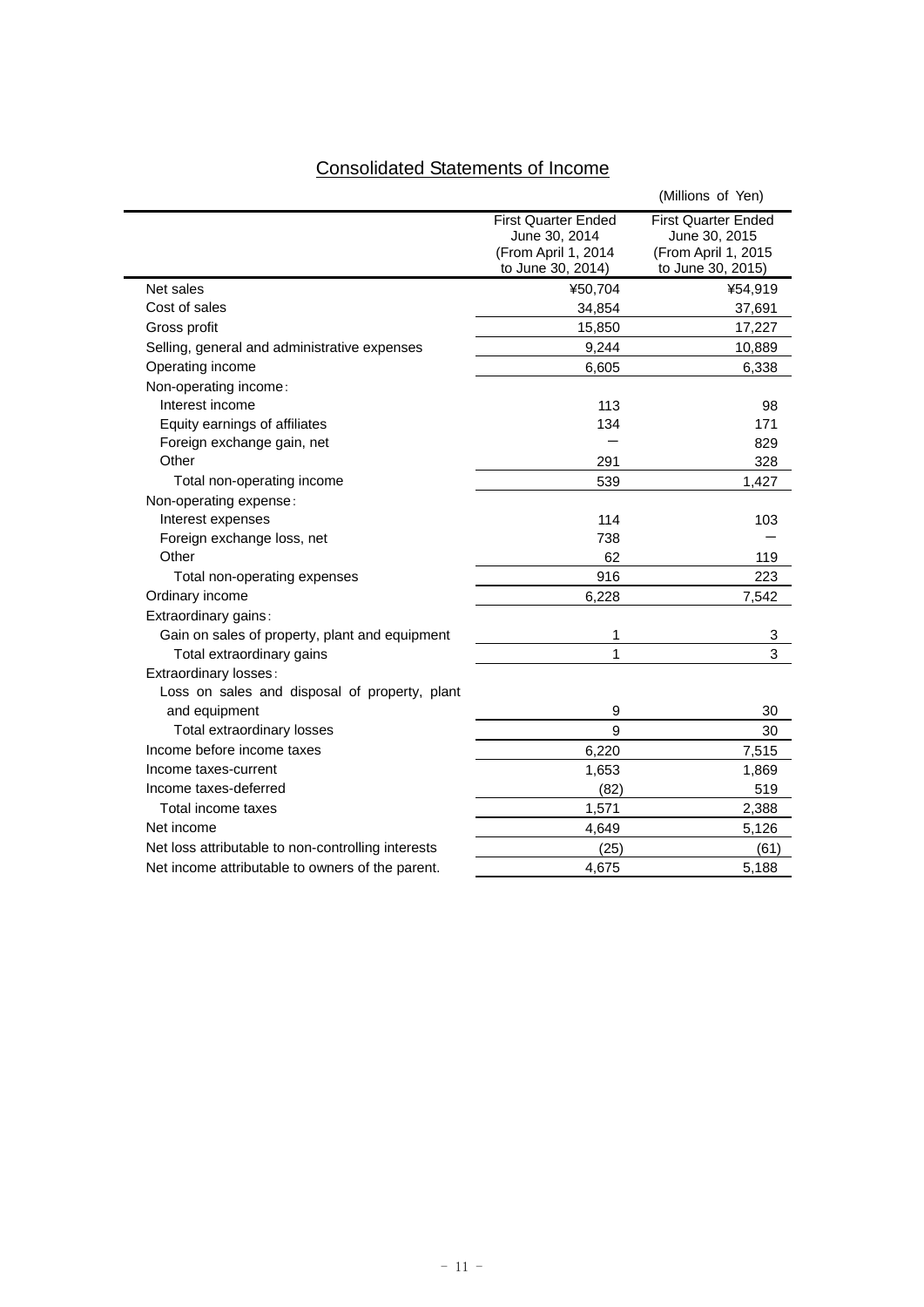|                                                  |                                                                                         | (Millions of Yen)                                                                       |
|--------------------------------------------------|-----------------------------------------------------------------------------------------|-----------------------------------------------------------------------------------------|
|                                                  | <b>First Quarter Ended</b><br>June 30, 2014<br>(From April 1, 2014<br>to June 30, 2014) | <b>First Quarter Ended</b><br>June 30, 2015<br>(From April 1, 2015<br>to June 30, 2015) |
| Net income                                       | ¥4.649                                                                                  | ¥5.126                                                                                  |
| Other comprehensive income:                      |                                                                                         |                                                                                         |
| Unrealized gain on available-for-sale securities | 126                                                                                     | 169                                                                                     |
| Foreign currency translation adjustments         | (3,465)                                                                                 | (3,258)                                                                                 |
| Remeasurements of defined benefit plans          | 22                                                                                      | (10)                                                                                    |
| Share of other comprehensive losses of           |                                                                                         |                                                                                         |
| affiliates accounted under the equity method     | (352)                                                                                   | (278)                                                                                   |
| Total other comprehensive income (loss)          | (3.669)                                                                                 | (3,379)                                                                                 |
| Comprehensive income                             | 980                                                                                     | 1,747                                                                                   |
| Attributable to:                                 |                                                                                         |                                                                                         |
| Owners of the parent                             | 1,502                                                                                   | 1,821                                                                                   |
| Non-controlling interests                        | (521)                                                                                   | (74)                                                                                    |
|                                                  |                                                                                         |                                                                                         |

# Consolidated Statements of Comprehensive Income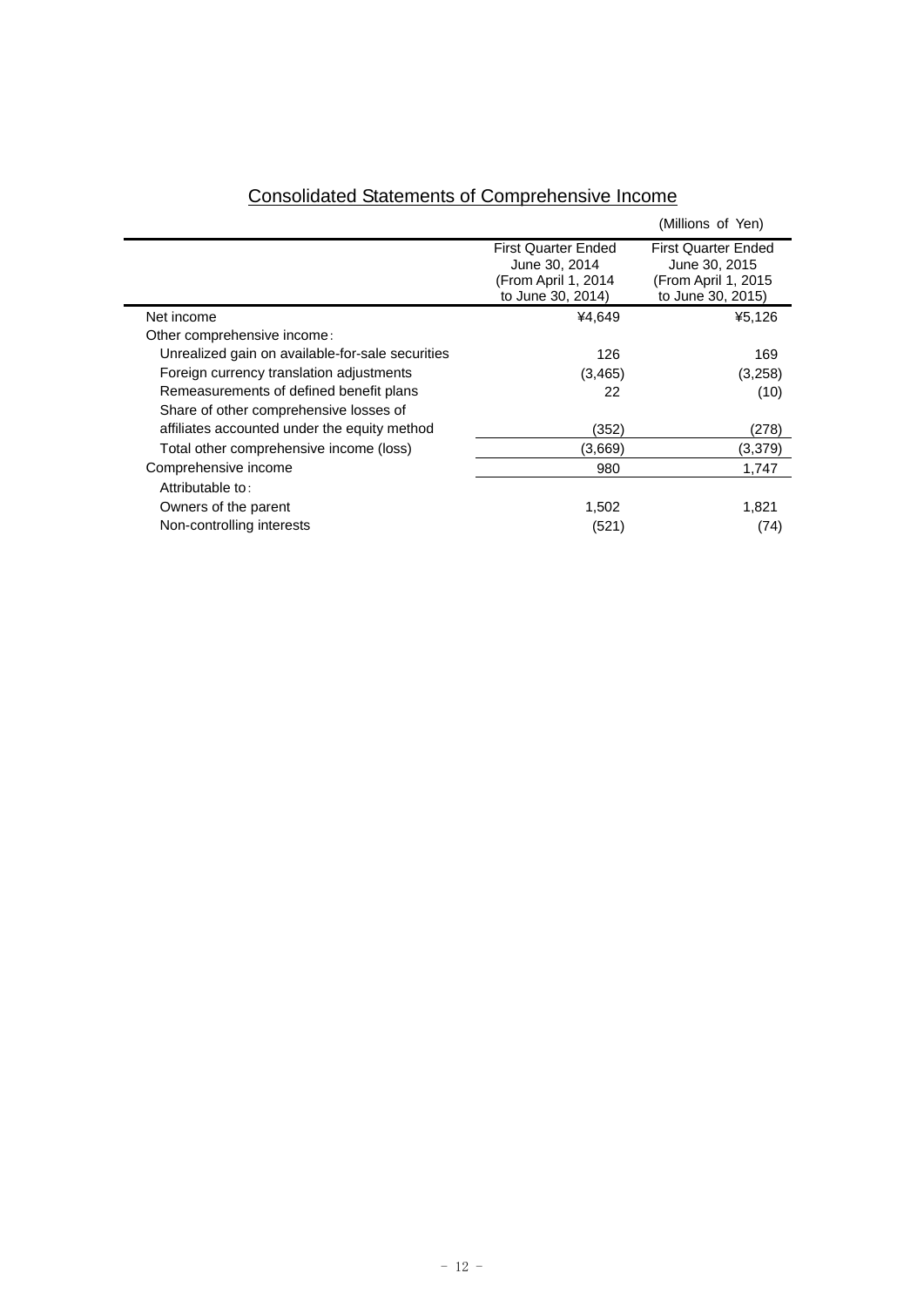# **Segment Information**

## **For the first quarter ended June 30, 2014 (April 1, 2014 to June 30, 2014)**

|                         |         |          |        |        |        |          | (Millions of Yen) |
|-------------------------|---------|----------|--------|--------|--------|----------|-------------------|
|                         |         | The      |        |        |        | Adjust   | Consoli           |
|                         | Japan   | Americas | Europe | China  | Other  | -ments   | -dated            |
| Sales to customers      | ¥28.958 | ¥8.293   | ¥5.188 | ¥5.420 | ¥2.844 | ¥-       | ¥50.704           |
| Inter-segment           | 10.867  | 17       | 10     | 925    | 229    | (12.050) |                   |
| Total                   | 39.825  | 8.310    | 5.199  | 6.345  | 3.073  | (12,050) | 50.704            |
| Operating income (loss) | 5.693   | 404      | 553    | (218)  | 247    | (74)     | 6.605             |

*(Note) All adjustments are intercompany elimination.* 

# **For the first quarter ended June 30, 2015 (April 1, 2015 to June 30, 2015)**

|                         |         |          |        |        |        |               | (Millions of Yen) |
|-------------------------|---------|----------|--------|--------|--------|---------------|-------------------|
|                         |         | The      |        |        |        | Adjust        | Consoli           |
|                         | Japan   | Americas | Europe | China  | Other  | -ments        | -dated            |
| Sales to customers      | ¥29.863 | ¥9.740   | ¥5.533 | ¥6.463 | ¥3.318 | $\frac{1}{2}$ | ¥54.919           |
| Inter-segment           | 11.498  | 4        | 3      | 1.960  | 355    | (13.822)      |                   |
| Total                   | 41.361  | 9.744    | 5.537  | 8.423  | 3.673  | (13, 822)     | 54,919            |
| Operating income (loss) | 5.795   | 428      | 401    | (171)  | 442    | (558)         | 6,338             |

 *(Note) Adjustments of operating income (loss) of ¥558 million consist of ¥62 million of intercompany elimination and ¥496 million of corporate expenses not allocable to a specific segment. Such expenses are mainly comprised of selling, general and administrative expenses.*